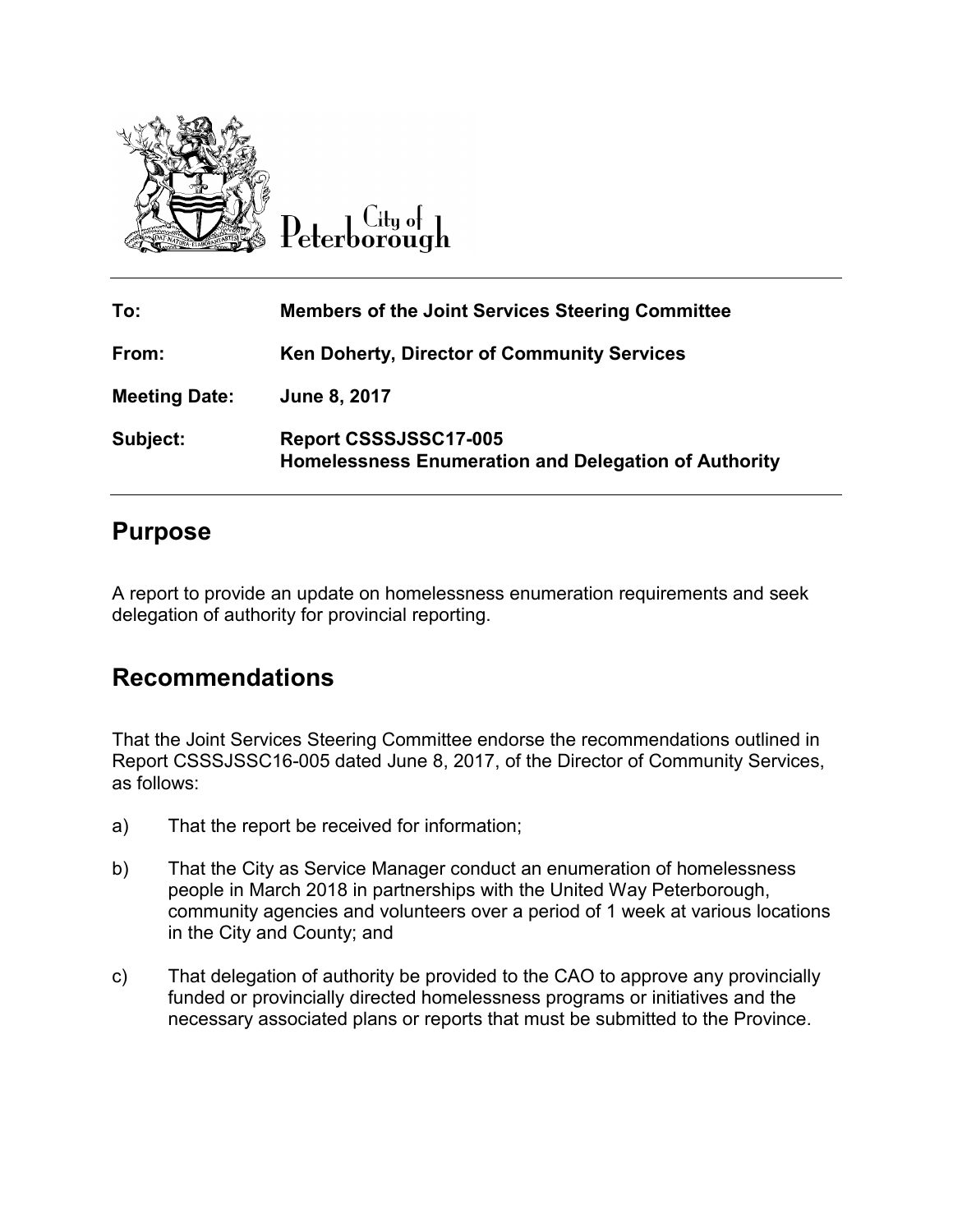# **Budget and Financial Implications**

Homelessness enumeration will be conducted in 2018 in conjunction with the United Way, the Community Entity for the Federal Homelessness Partnering Strategy funding. Peterborough is a designated community for federal homelessness funding and \$32,000 in federal funding will be provided to the United Way of Peterborough and District for the completion of enumeration in 2018.

It is anticipated that this amount will cover the cost of enumeration, however if there is a funding shortfall for this project, the shortfall will be covered through the homelessness reserve. The City of Peterborough Social Services Division will provide in-kind contributions related to data analysis and graphic design.

## **Background**

The United Way and the City of Peterborough (with several community partners and volunteers), completed the first ever homelessness Point in Time Count in Peterborough on March 22, 2016. This count provided the City with some indicators of homelessness in our community including:

- 120 people were experiencing homelessness in Peterborough on March 22, 2016;
- 54% of those surveyed had spent 6 months or more homeless in the year prior;
- 23% of participants identified as aboriginal;
- 64% experienced homelessness before the age of 26 years old; and
- The top 3 reasons for homelessness in order were: family breakdown, addiction/mental health and unsafe housing.

The Point in Time Count method used in March 2016 has its limitations. By focusing on a single night, the count does not include people that cycle in and out of homelessness. Also, this method counts the visibly homeless and does not capture those experiencing hidden homelessness (people at risk of losing their housing, living temporarily with others and those living in overcrowded or substandard conditions). For these reasons, a Point in Time Count should be considered a minimum number; therefore the 2016 count is likely an underrepresentation of homelessness in Peterborough.

In 2017, the province put into legislation the requirement for Service Managers to conduct enumeration every two years starting in 2018. The City of Peterborough will conduct enumeration in March 2018 in partnership with the United Way of Peterborough and District, community partners (including indigenous partners) and volunteers. Enumeration will include people experiencing homelessness on the streets, in shelters and in other community-identified spaces frequented by people experiencing homelessness. The 2018 enumeration plan will include some of the same key activities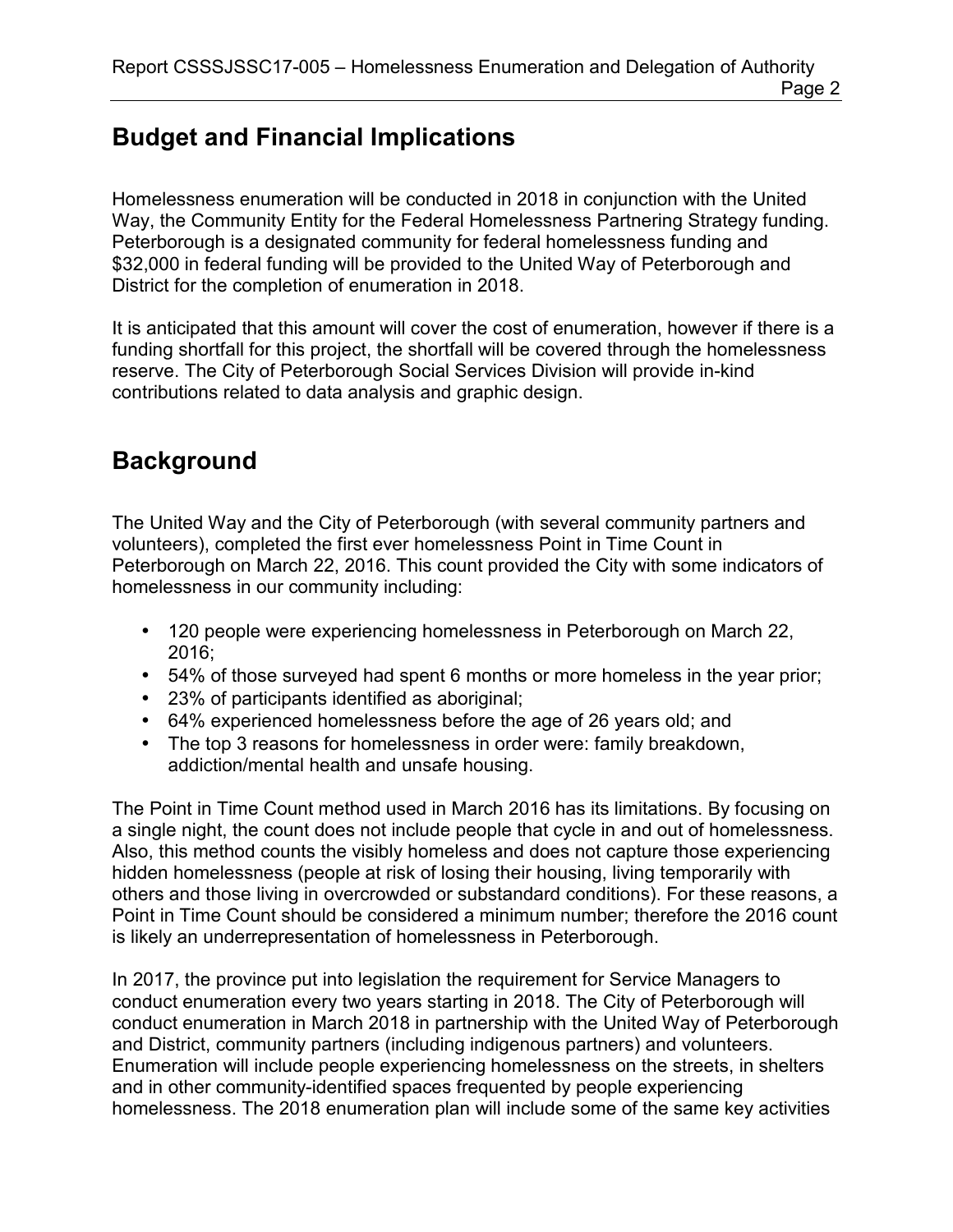as the first one including community engagement, volunteer recruitment and training, communication plan and media engagement.

The approach will differ in some key ways including:

- Conducting the count over a series of days, not a 24 hour period;
- The count will include both City and County locations; and
- The survey that will be used will provide a more comprehensive understanding of homelessness in the City and County of Peterborough, and will help further develop coordinated plans for people experiencing homelessness, starting with providing supports to the most vulnerable.

It may be impossible to capture everyone who is experiencing homelessness in a community; however, the approach above may provide a clearer understanding of homelessness in the City and the County to build on the information obtained in the 2016 count.

#### **Provincial Context**

In 2015, the Province's Expert Panel on Homelessness released the *A Place to Call Home* report in which the Province committed to a number of short and long-term actions. These include:

- Committing to an end to chronic homelessness by 2025;
- Adopting four provincial priorities to guide action: chronic homelessness (households experiencing homelessness for 6 months or more in the last year), youth, Indigenous homelessness and homelessness following transitions from provincially-funded service systems; and
- Planning to require local enumeration to gather data about homelessness.

Changes to the **Housing Services Act** mean that local enumeration is a requirement starting in 2018.

In late March 2017, the Ministry of Housing released an Expression of Interest to all 47 Service Managers for a new supportive housing program called *Home For Good*. This program is intended to support the goal of ending chronic homelessness by 2025 and targets the four provincial priorities identified above (youth, chronic homeless, etc). The program will provide ongoing funding for housing assistance and support services.

Service Managers were able to submit a proposal to the Expression of Interest for consideration for program funding in 2017-18 and 2018-19. Depending on the results of the first two years, the province may consider expanding the program to additional communities in the third year. Peterborough Social Services worked closely with community partners to submit a proposal in May 2017 and expect to hear in the summer if the submission was successful.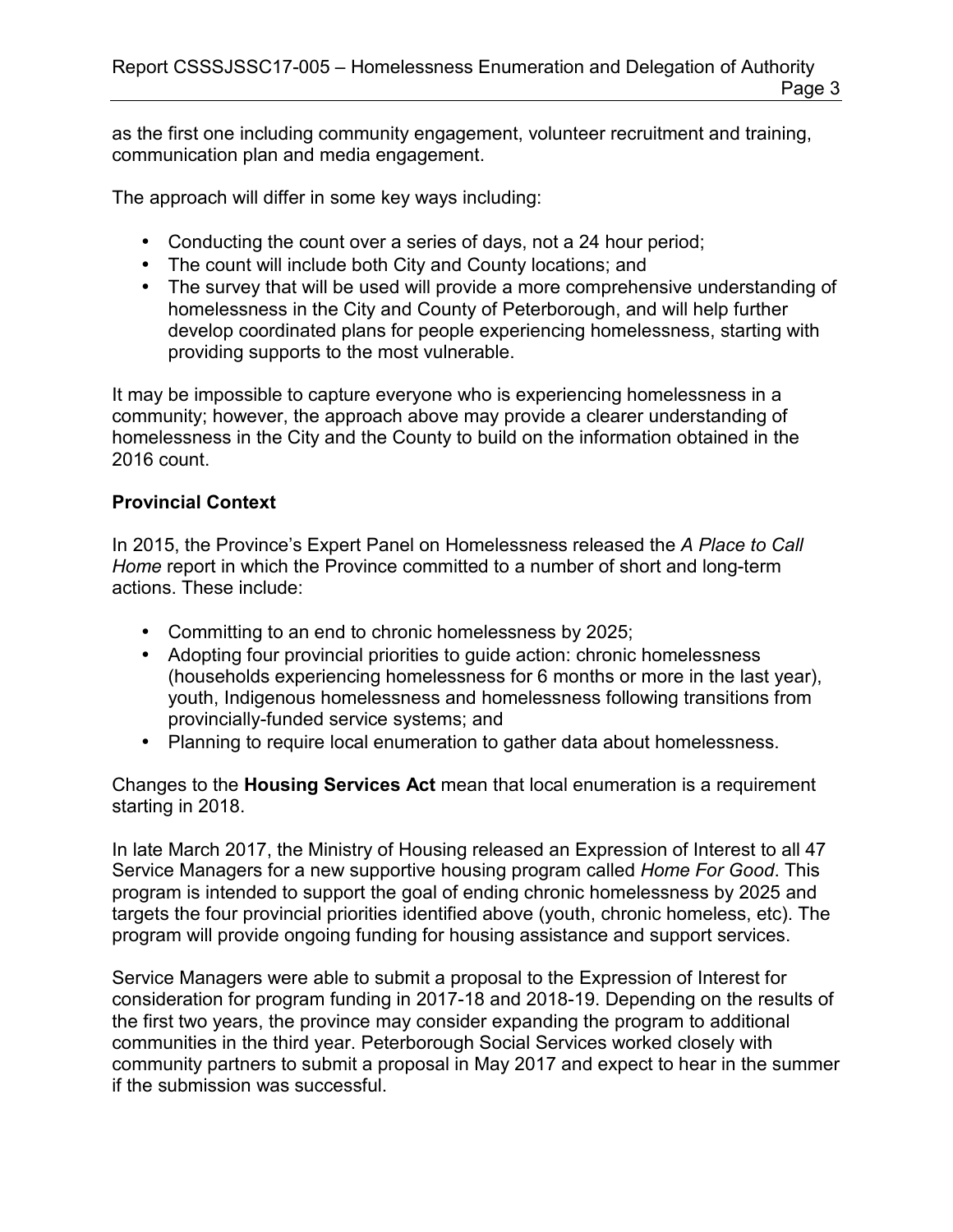Each time the Ministry releases a new program or funding stream, the Service Manager is required to submit a plan, ongoing quarterly reporting (both financial and program data) and a year-end report. Examples include:

- Community Homelessness Prevention Initiative funding from the Ministry of Housing that started in 2013 that fully or partially funds the existing homelessness programs and services. Each year the Service Manager is required to submit an Investment Plan, Quarterly reports and a Year-End report.
- The enumeration requirement mandates the Service Manager to submit an enumeration plan to the Ministry six months prior to conducting the enumeration and a final report within six months of completion of the enumeration.
- The Home For Good program will require the submission of an Uptake Plan, quarterly reports (financial and program data) and a Year-End Report.

It is recommended that delegation of authority be provided to the City's C.A.O. for the approval of any housing and homeless programs, plans and reports to the province as required. This will allow the City as Service Manager to maximize access to a variety of funding opportunities which often come with short time lines and to streamline accountability with the various ministries. Delegation of authority will also permit expedited processing of provincial reporting requirements. Council will continue to approve the annual operating budget for Housing and Homelessness, in which these initiatives will be captured. Annually, the Progress Report on the 10-Year Housing and Homelessness Plan will be reported to Council.

## **Summary**

The City of Peterborough will conduct homelessness enumeration in 2018 as required by the province. The City has recently submitted a proposal in response to the Ministry of Housing *Home for Good* Expression of Interest. The funding would provide muchneeded supports for many of the most vulnerable people in the community. Existing community partnerships and collaboration models position Peterborough well for consideration for this funding opportunity. The City in its role as Service Manager will continue to work with community partners and will leverage funding opportunities from other levels of government to enable further progress on the commitments in the 10- Year Housing and Homeless plan.